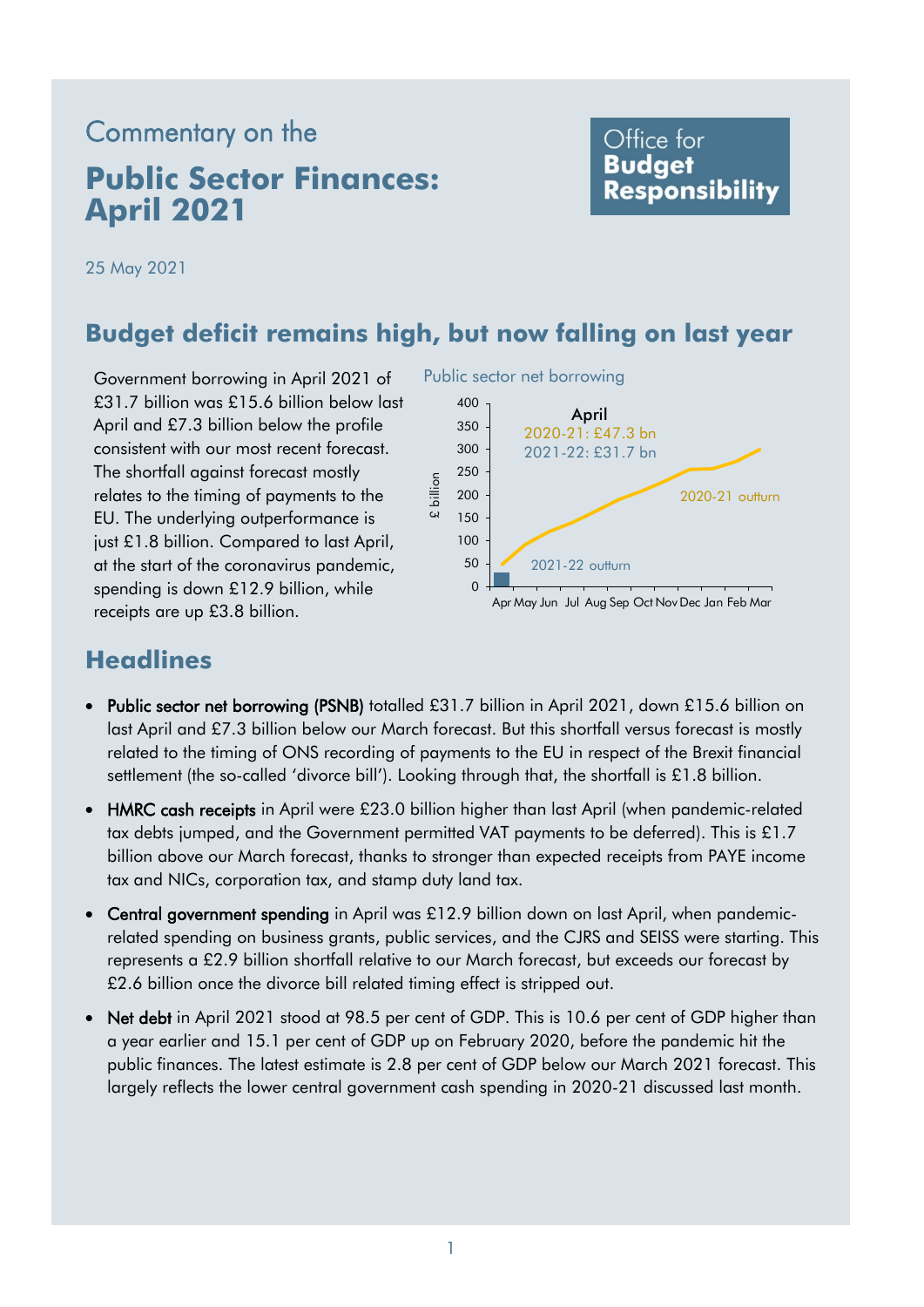# **Commentary**

- *Economic and fiscal outlook* (*EFO*). We published monthly profiles consistent with this forecast 1. The Office for National Statistics and HM Treasury published their Statistical Bulletin on the April 2021 Public Sector Finances this morning. Each month the OBR provides a brief analysis of the data and a comparison with our most recent forecast – in this instance our March 2021 on 6 May, which we compare to the latest outturn in the chart below.
- 2. Public sector net borrowing (PSNB) was £31.7 billion in April, down £15.6 billion on last April and £7.3 billion below our March forecast. But these figures are flattered by a £5.5 billion timing effect in respect of the EU financial settlement (the so-called Brexit 'divorce bill'). On a more like-for-like comparison, PSNB was therefore £1.8 billion below our March forecast in April. The ONS is provisionally recording divorce bill payments on a cash basis, whereas the monthly profiling of our forecast assumed they would accrue twice a year (in April and September). This is purely a timing issue and does not affect our view of the full-year forecast. The ONS has not yet made a final decision on the recording of these payments, and therefore the timing of accrual is subject to change.
- 3. Excluding the divorce bill timing effect, the £1.8 billion shortfall in PSNB in April relative to our forecast is more than explained by the combination of higher central government accrued receipts (which came in £1.5 billion higher than our forecast and up £3.8 billion compared to last April) and a larger-than-expected monthly surplus for local authorities (£2.6 billion higher than forecast, but down from £10.2 billion last April to £5.0 billion this year – with the variation and surprise relative to forecast largely relating to grants from central government). The strength in receipts relative our forecast is largely attributable to income tax and stamp duty land tax. Central government spending was down £12.9 billion on last year, but excluding the timing effect it was £2.6 billion higher than our March forecast – a surprise that largely offsets the unexpectedly large surplus recorded by local authorities.



#### Chart 1.1: Public sector net borrowing: forecast versus year-to-date outturns